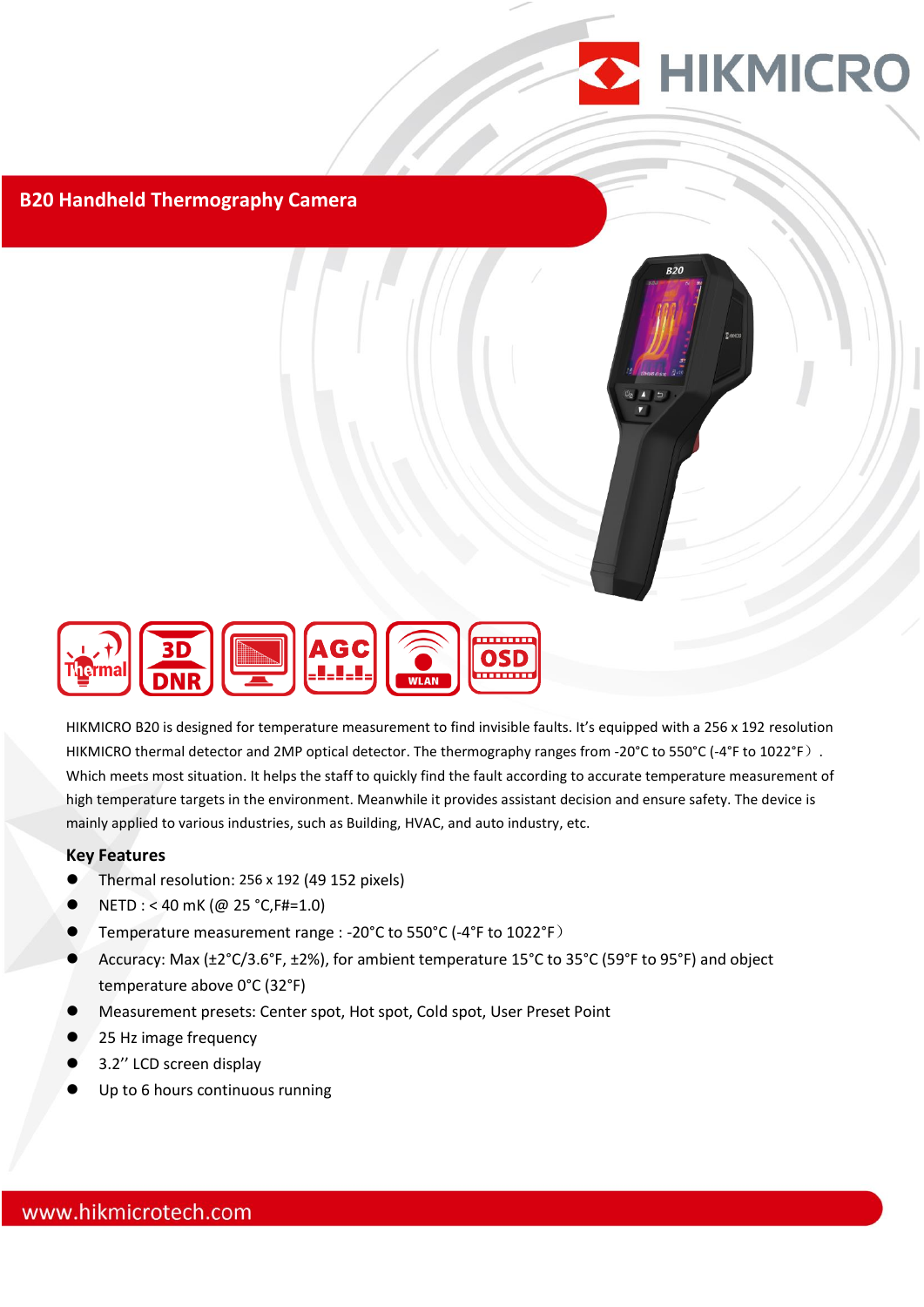

# **Specification**

| <b>Thermal Module</b>           |                                                                                |  |
|---------------------------------|--------------------------------------------------------------------------------|--|
| Image Sensor                    | Vanadium Oxide Uncooled Focal Plane Arrays                                     |  |
| IR Resolution                   | 256 x 192 (49 152 pixels)                                                      |  |
| Pixel Pitch                     | $12 \mu m$                                                                     |  |
| Spectral Range                  | $8 - 14 \mu m$                                                                 |  |
| <b>NETD</b>                     | < 40 mK (@25°C), F#=1.0                                                        |  |
| Focal Length                    | 3.6mm                                                                          |  |
| FOV (Field of View)             | $37.2^{\circ} \times 50.0^{\circ}$                                             |  |
| Image Frequency                 | 25 Hz                                                                          |  |
| Focus                           | Fixed                                                                          |  |
| IFOV (Spatial Resolution)       | 3.3mrad                                                                        |  |
| Aperture                        | F1.0                                                                           |  |
| Minimum Focus Distance          | $0.3$ m (0.98 ft)                                                              |  |
| <b>Optical Module</b>           |                                                                                |  |
| <b>Picture Resolution</b>       | $1600 \times 1200$ (2 MP)                                                      |  |
| <b>FOV</b>                      | $55^\circ \times 42^\circ$                                                     |  |
| Focal Length                    | 2 <sub>mm</sub>                                                                |  |
| <b>Image Display</b>            |                                                                                |  |
| Display                         | 240 × 320 Resolution, 3.2" LCD Screen                                          |  |
| <b>Color Palettes</b>           | White Hot, Black Hot, Rainbow, Ironbow                                         |  |
| Image Modes                     | Thermal/Optical/Fusion/PIP                                                     |  |
| PIP                             | Thermal Picture in Optical Picture                                             |  |
| Fusion                          | Thermal Picture and Optical Picture Combined                                   |  |
| <b>Measurement and Analysis</b> |                                                                                |  |
| <b>Object Temperature Range</b> | -20 °C to 550 °C (-4 °F to 1022 °F)                                            |  |
| Accuracy                        | Max (±2°C/3.6°F, ±2%), for ambient temperature 15°C to 35°C (59°F to 95°F) and |  |
|                                 | object temperature above 0°C (32°F)                                            |  |
| <b>Measurement Presets</b>      | Center Spot, Hot Spot, Cold Spot, Point Presets, Off                           |  |
| High Temperature Alarm          | Audible and Visual Warning                                                     |  |
| <b>Storage</b>                  |                                                                                |  |
| <b>Storage Media</b>            | <b>EMMC (16 GB)</b>                                                            |  |
| Image Storage Capacity          | 90 000 Images                                                                  |  |
| Image File Format               | <b>BMP with Measurement Data Included</b>                                      |  |
| <b>Functions</b>                |                                                                                |  |
| <b>LED Light</b>                | Yes                                                                            |  |
| Wi-Fi                           | 802.11 b/g/n (2.4GHz)                                                          |  |
| <b>UVC Cast Screen</b>          | Yes                                                                            |  |
| Level/Span                      | Auto/Manual                                                                    |  |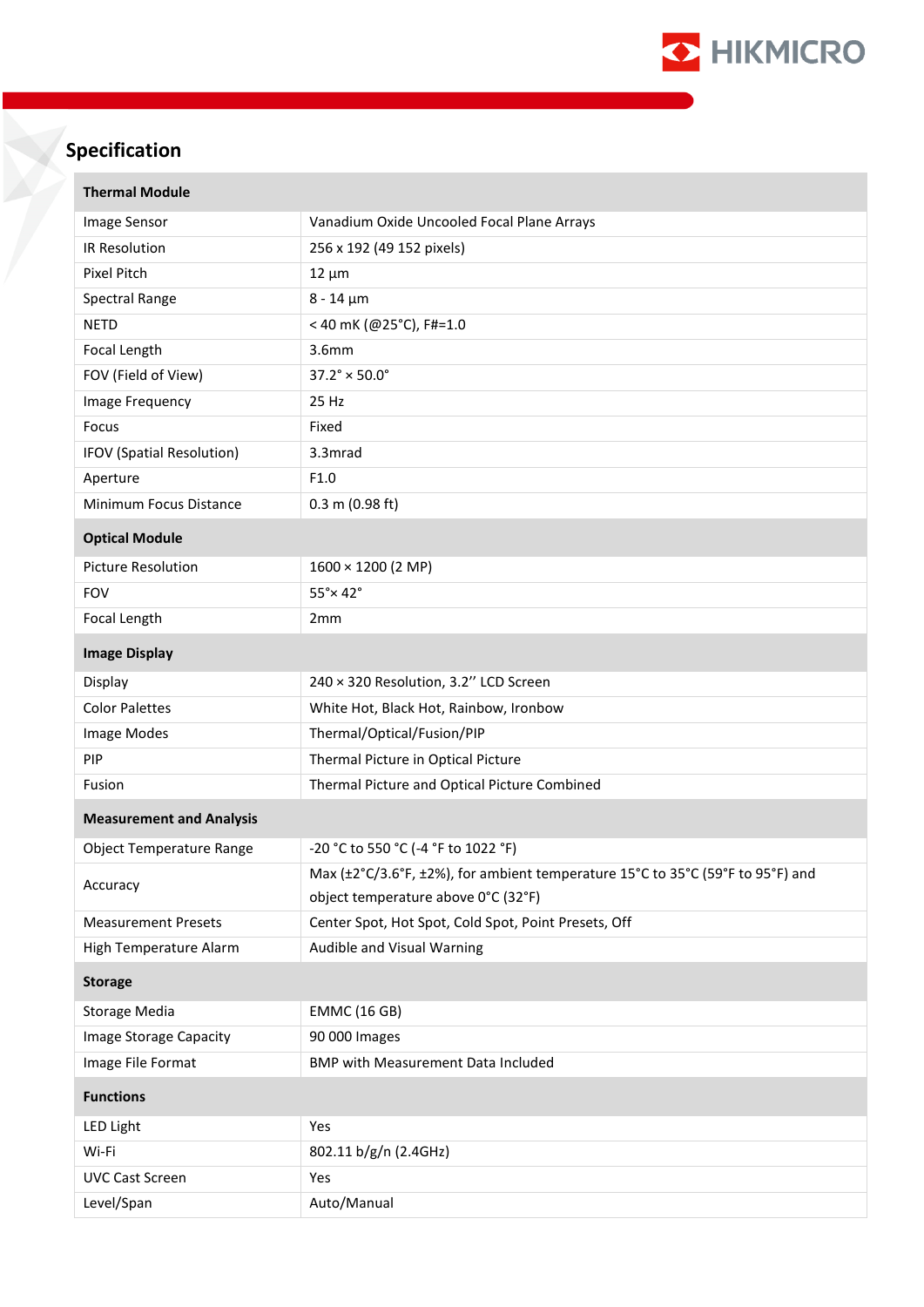

| Power System |
|--------------|
|--------------|

| Power Supply                     | 3.7V DC/ 0.5A                                                                                                                                                                                                                |
|----------------------------------|------------------------------------------------------------------------------------------------------------------------------------------------------------------------------------------------------------------------------|
| Power Consumption                | 1.8 W                                                                                                                                                                                                                        |
| <b>Battery Type</b>              | Rechargeable Li-ion Battery                                                                                                                                                                                                  |
| <b>Battery Operating Time</b>    | 6 Hours Continuous Running                                                                                                                                                                                                   |
| <b>Battery Charging Time</b>     | 3 Hours                                                                                                                                                                                                                      |
| General                          |                                                                                                                                                                                                                              |
| Menu Language                    | 21 Languages<br>English, German, French, Russian, Korean, Spanish, Portuguese, Italian, Japanese,<br>Hungarian, Czech, Slovak, Polish, Romanian, Danish, Turkish, Traditional Chinese,<br>Swedish, Norwegian, Finnish, Dutch |
| <b>Working Temperature Range</b> | -10 °C to 50 °C (14 °F to 122 °F)                                                                                                                                                                                            |
| Storage Temperature Range        | -20 °C to 60 °C (-4 °F to 140 °F)                                                                                                                                                                                            |
| <b>Protection Level</b>          | <b>IP54</b>                                                                                                                                                                                                                  |
| Drop Test Height                 | 2 m (6.56 ft)                                                                                                                                                                                                                |
| Interface                        | USB Type-C                                                                                                                                                                                                                   |
| Weight                           | Approx. 360 g (0.79 lb)                                                                                                                                                                                                      |
| Dimension                        | 221.7 mm × 73.5 mm × 80.5 mm (8.73 " × 2.89 " × 3.17")                                                                                                                                                                       |
| <b>Tripod Mounting</b>           | UNC 1/4"-20                                                                                                                                                                                                                  |